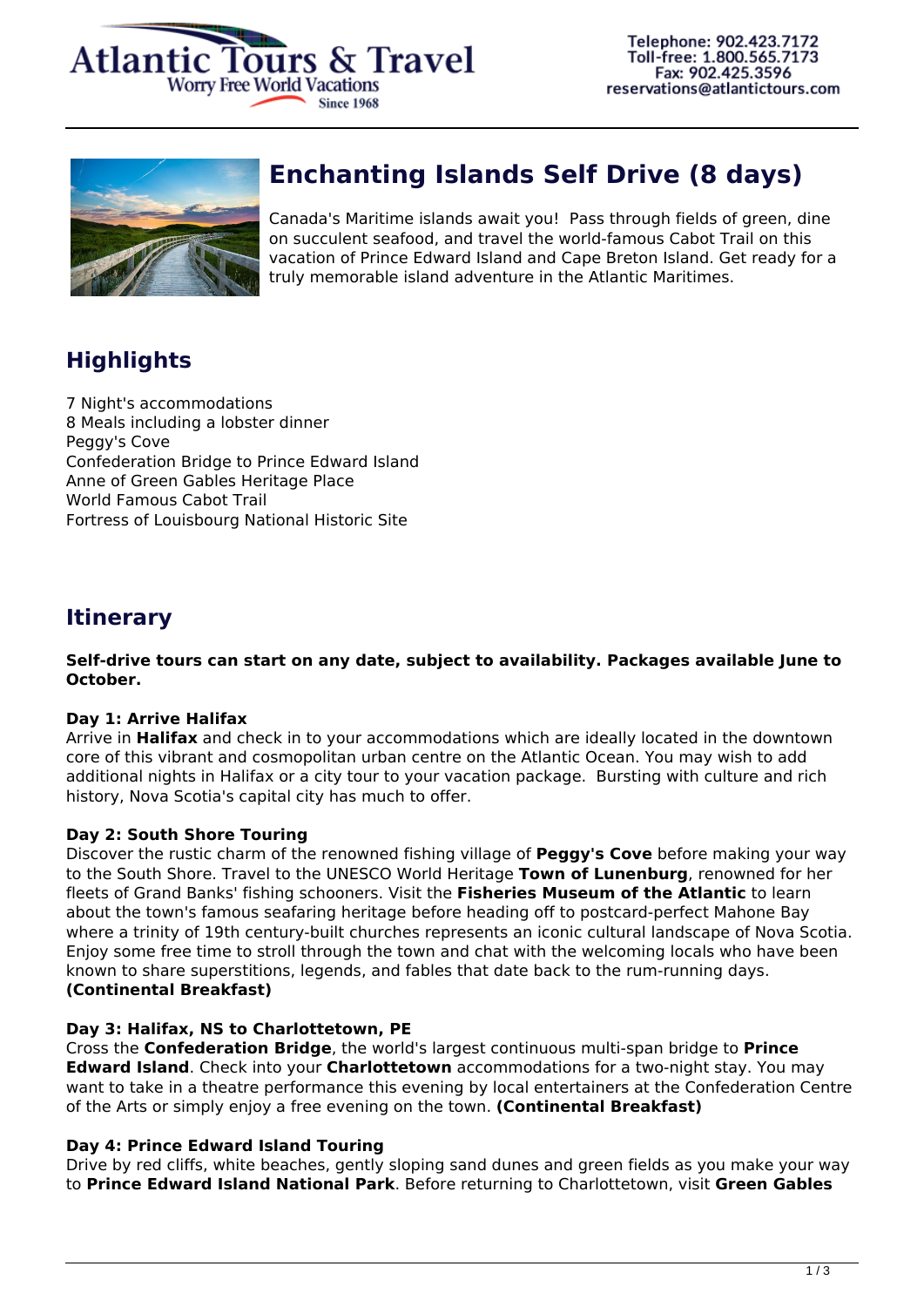

**Heritage Site**, the alluring inspiration of Lucy Maud Montgomery's classic **Anne of Green Gables** books. Experience true Maritime hospitality this evening at a traditional hall-style **lobster supper**. **(Breakfast, Dinner)**

#### **Day 5: Charlottetown, PE to Baddeck, NS**

Ferry over the **Northumberland Strait** back to Nova Scotia and proceed to **Cape Breton Island**, the Scotland of North America - via the **Canso Causeway**. Visit the **Alexander Graham Bell National Historic Site** in **Baddeck** to learn of the many accomplishments of this genius who made his home on the island. Arrive at your accommodations on the **Bras d'Or Lake** where you will spend two nights. **(Breakfast)**

#### **Day 6: Cabot Trail Touring**

You're off to experience one of the most stunningly picturesque drives in North America. The **Cabot Trail** winds around the rocky splendor of Cape Breton's northern shore, ascending to the incredible plateaus of **Cape Breton Highlands National Park**. Look-offs offer unforgettable vistas of Cape Breton's rugged coastline so be sure to have your camera on hand. **(Breakfast)**

#### **Day 7: Baddeck to Halifax**

The Fortress of **Louisbourg National Historic Site** awaits you today. Words cannot do justice to this reconstruction depicting one-fifth of the settlement of 1744 New France. Roam the streets and chat with authentically costumed guides. Proceed along the shore of the Bras d'Or Lake to the mainland, and back to Halifax for one last night in the Maritimes. **(Breakfast)**

#### **Day 8: Depart Halifax**

Atlantic Tours' arrangements end on check out from the hotel. **(Continental Breakfast)**

# **Accommodations**

| Day $1 \& 2$ | <b>Cambridge Suites</b><br><b>Halifax or similar</b> | Halifax, NS       |
|--------------|------------------------------------------------------|-------------------|
| Day $3 \& 4$ | <b>Rodd Charlottetown</b><br>or similar              | Charlottetown, PE |
| Day $5 \& 6$ | <b>Inverary Resort or</b><br>similar                 | Baddeck, NS       |
| Day 7        | <b>Cambridge Suites</b><br><b>Halifax or similar</b> | Halifax, NS       |

 Hotels are subject to availability and we reserve the right to modify a hotel to accommodate your tour.

# **Rates**

## **2022**

Double/Twin: \$1581 + HST Triple: \$1258 + HST Quad: \$1225 + HST